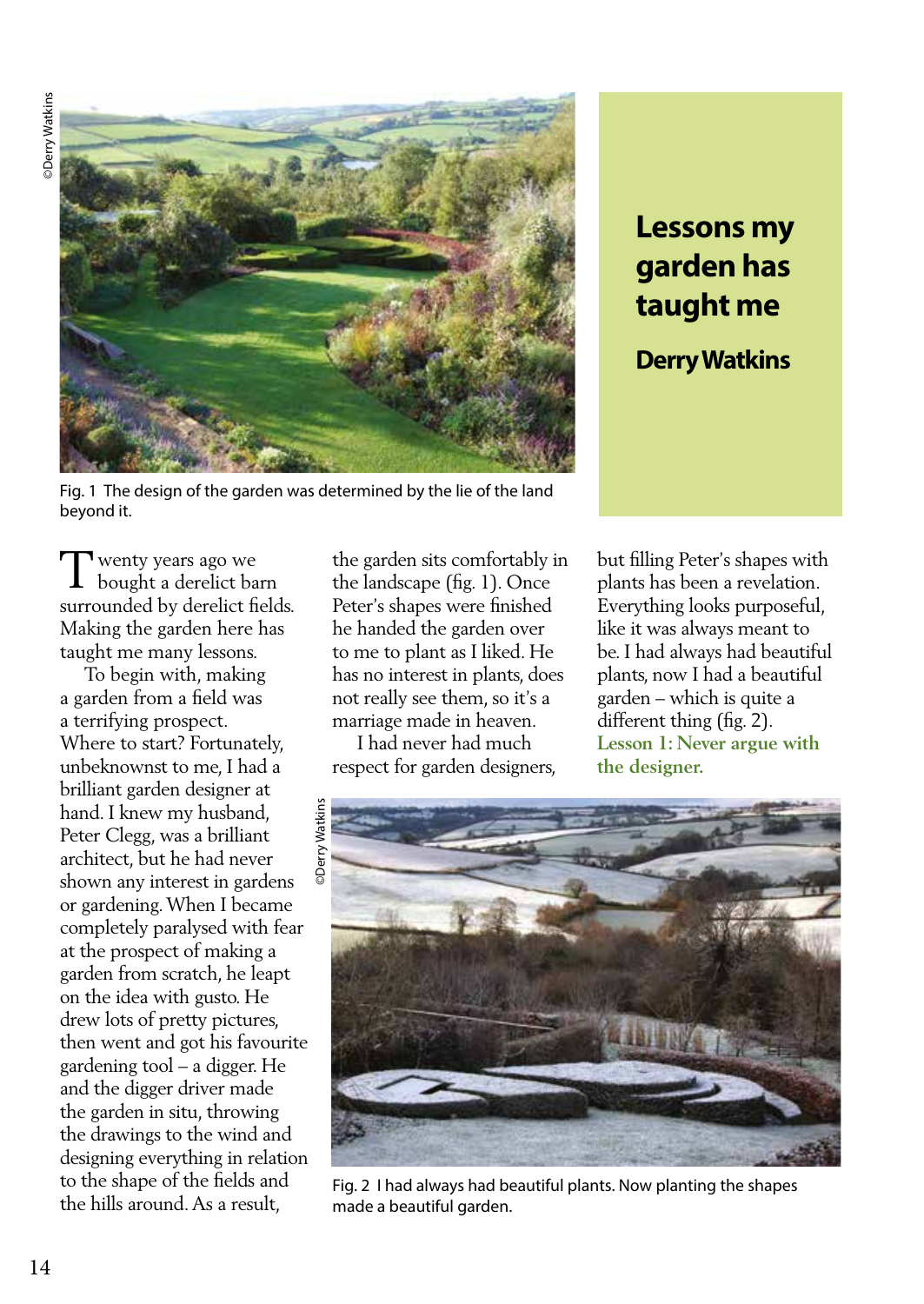The garden grew slowly, with no overall plan. Every year we thought we were more or less done, but every year Peter would think of a new idea for the garden. He is a man who needs a big, physical project, he likes to come home and build stone walls after a day in the office (fig. 3). Bit by bit, year by year, the garden just kept growing,



Fig. 3 It helped that my husband likes building stone walls.

until I had more garden to look after than I could manage (fig. 4). Eventually I told Peter that if he wanted to make any more garden he had to look after it. He had never done any weeding, watering or planting, so when he decided to make a vegetable garden I was horrified. Vegetable gardening takes more work (and more consistent work) than any other kind. But I remembered not to argue with the designer, and he made himself a beautiful vegetable garden. To my amazement he looks a after it as well. He has fallen in love with his vegetables and tends them devotedly. **Lesson 2: You fall in love with only your own plants.**



Fig. 4 The garden just kept growing, until I had more than I could manage.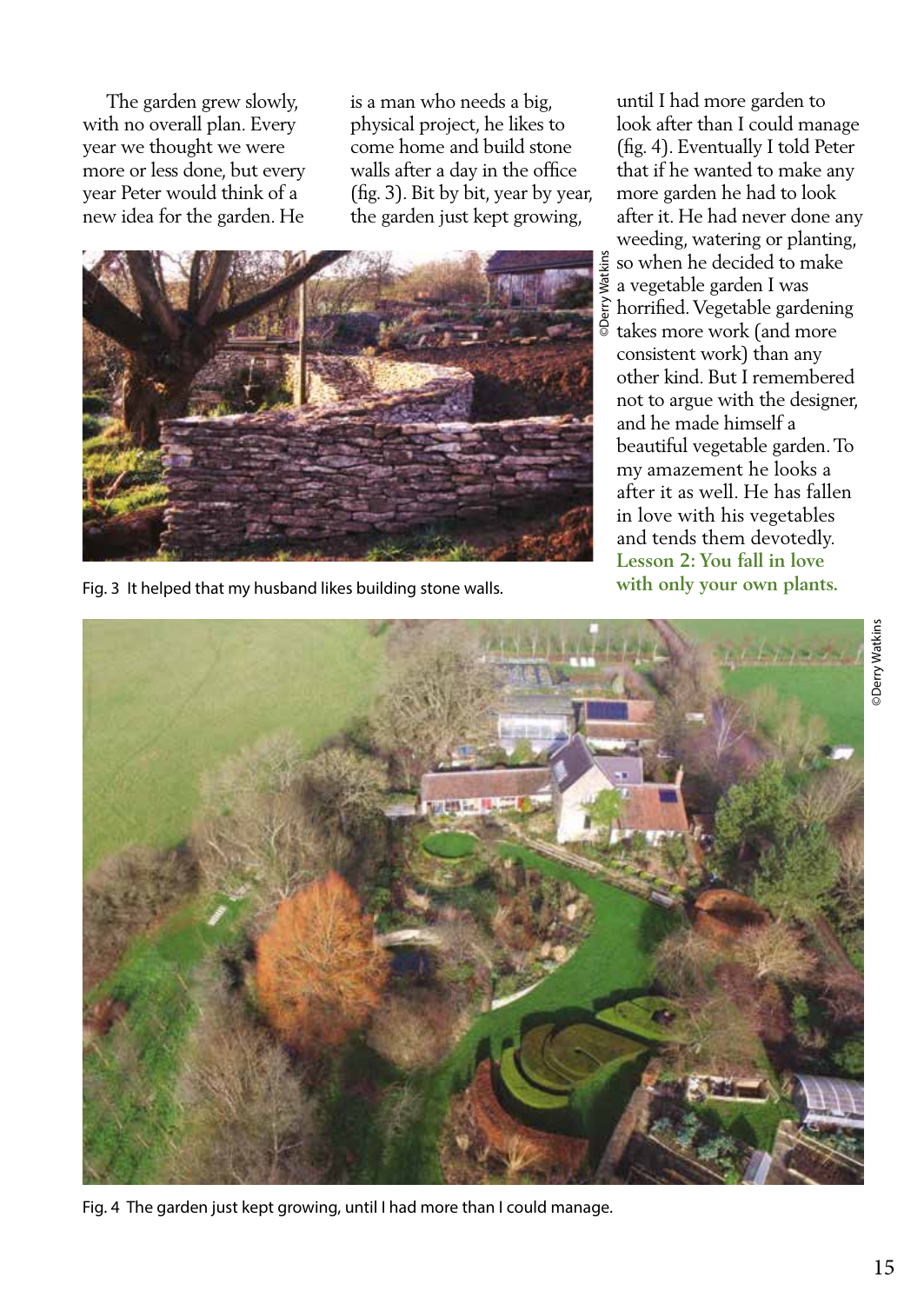My best contribution was deciding to weed-kill the field whilst we were transforming the barn into a house. Not very PC, but I Rounded-Up the field three times that first summer so we started the garden with no perennial weeds. As a result, the garden is very easy to maintain. I bless my forethought every day. Pulling out seedlings is a pleasure compared to digging out bindweed, couch grass and ground elder. **Lesson 3: Start with a clean slate.** 

 What we had not realised when we bought the barn was that the soil is heavy, sticky, yellow clay. Clay is more of a problem for the gardener than for the plants. The plants which like it love it and grow astonishingly fast. Digging the clay over and adding grit and compost was gruelling and we gradually abandoned it. We got rid of the rocks and

weeds, and then covered it in several inches of compost. Fortunately, thanks to the nursery, I have an infinite quantity of compost. I try to garden in the surface layer and gradually the worms incorporate it. Over 20 years the soil has transformed itself.

 Mulch is the answer to most problems in the garden, I think. Mulch improves the soil, reduces the number of weeds, and makes it easier to pull the weeds out. The great thing with weeding is always to stay ahead of the weeds. A little hand weeding is a pleasure; rescuing a garden is a punishment. If you can get on top of the garden early in the year it is much easier to stay on top of it. I am not much of a winter gardener but in March I am a fanatic. Weed-free by the end of March and everything else will be easy sailing. **Lesson 4: Stay ahead of the garden.**

 Many of my favourite plants are from Mediterranean climates. I knew they were going to hate the clay no matter how well mulched, so I decided to make a gravel garden. We poured 8 inches of gravel on to unimproved clay. It was an experiment: I did not know if it would work. But the plants have loved it. And I have loved it. The plants look wonderful, and it is pretty much the No-Work Garden. It turns out that the only weeds which can self sow in 8 inches of gravel are ash trees, nothing else. To plant something you just open a hole in the gravel, you never see the soil. No weeding, no watering, no feeding, no work! The best experiment I have ever tried (figs 5 & 6). **Lesson 5: Gravel is good.**

 Gardening on a steep slope has proved very much a two-edged sword.



Figs 5 & 6 On heavy clay, the only way to grow Mediterranean plants is in deep gravel.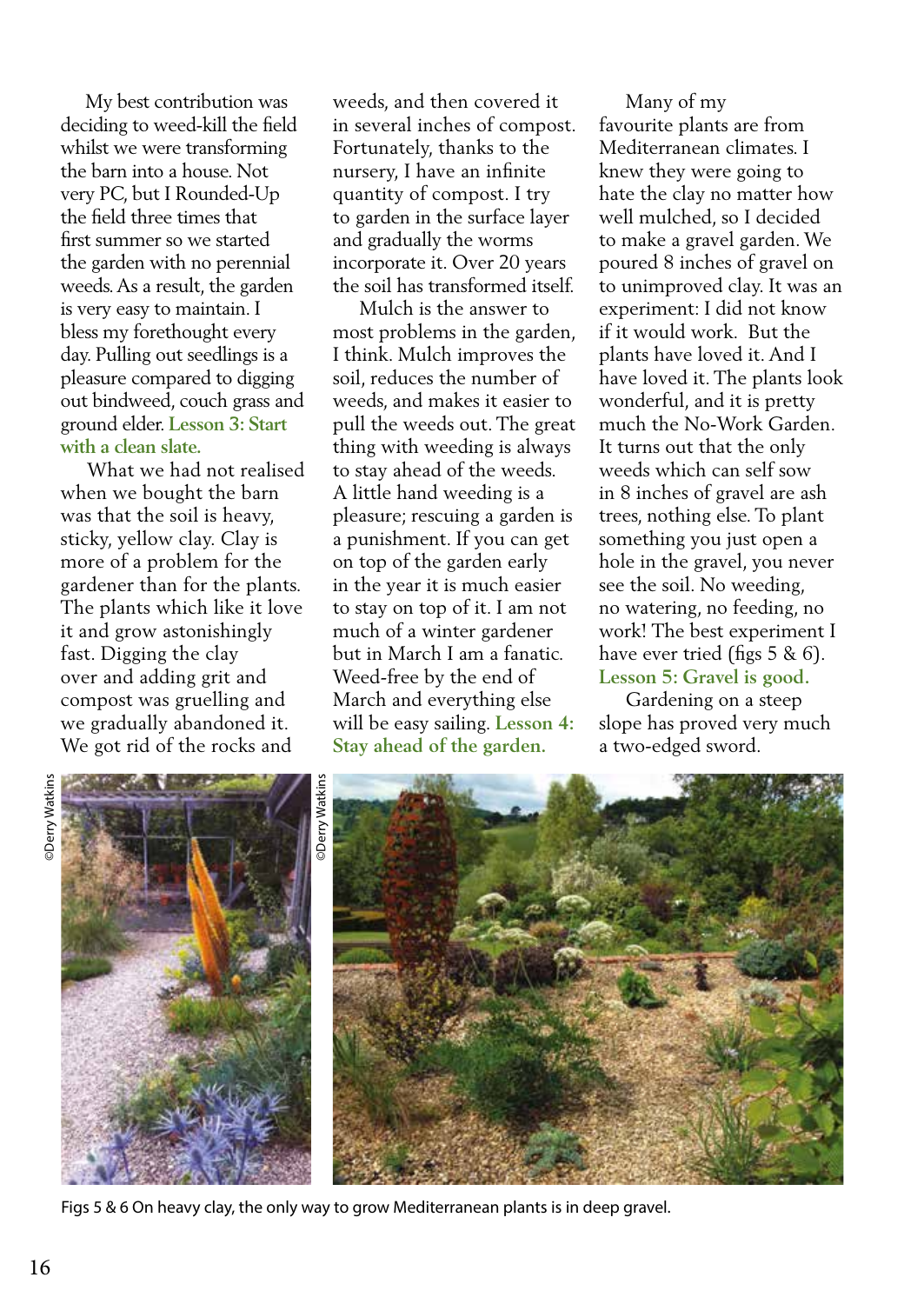The design, the sense of mystery, of unfolding, is improved. But pushing wheelbarrows uphill is no fun. We learned to have compost heaps at every level. And we learned that



Fig. 7 The high-maintenance pond.

dry stone walls don't work very well as retaining walls. The ground is continuously trying to move downhill, and a bit of cement behind an apparently dry stone wall goes a long way to keeping the ground in place.

## **Lesson 6: Believe in gravity.**

 We have a few springs in the garden and we decided to make a spring-fed pond by digging out the bog where water accumulated naturally (fig. 7). We lined it with puddling clay and all was well for a few years, then gradually the water began to find other ways in and other ways out. We spend a lot of time stamping around hoping to fix unseen leaks. And even more time raking out blanket weed. 'Springfed pond' sounds romantic, but in our case the rain that

falls on the fields of cows above us is an endless source of nitrogen. **Lesson 7: Water will have its way.** 

 The balance between too much chaos and too much order is a fine one. I don't want a manicured garden, but then neither do I want an overgrown wild patch. I have found that I really enjoy the garden until about the end of June and then, suddenly, it's all too much, too fat, too bountiful, bursting at the seams. I go mad: cutting plants back, digging them out, moving them, and throwing them away (the compost heap is a fine place for a plant you are bored with). Every year the urge to slash and burn comes over me in July. I feel the garden needs room to breathe again (fig. 8).

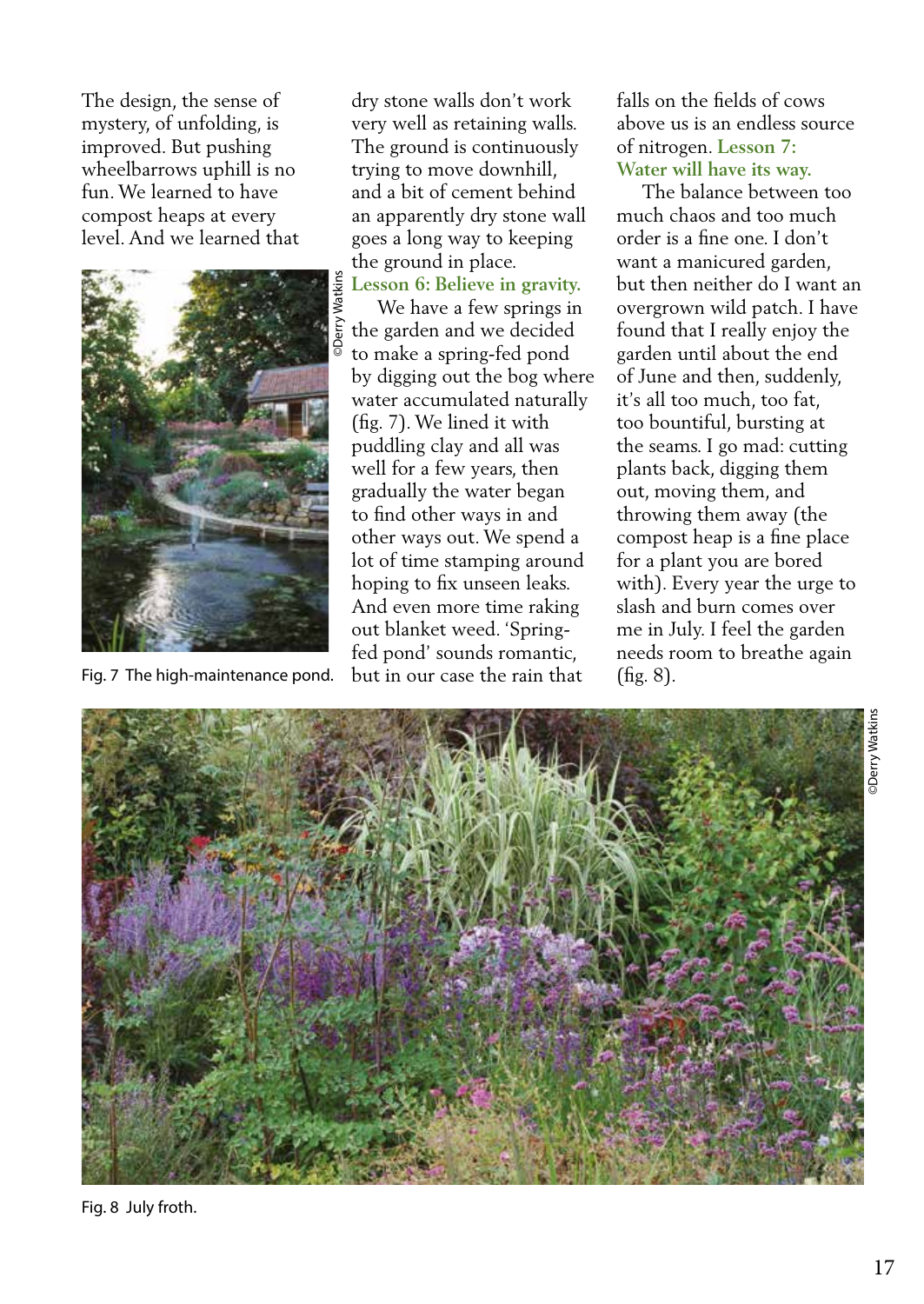Peter's shapes are very definite, many edged with box or stone retaining walls. His solid structures balance the frothy excesses of my planting. If the lawn is mowed and edged, it instantly lifts the garden to another level. I hate mowing, edging and strimming – basically anything that requires a machine. Fortunately these are the most delegatable jobs. Having those crisp edges allows me to indulge in a bit of chaos (figs 9, 10 & 11). Unconsciously you can relax and enjoy, knowing that you are in a safe pair of hands. **Lesson 8: Tidy but not too tidy.** 

 I am flower mad and inclined to go overboard with too many plants and, in particular, with too many kinds of plants. I am gradually learning that 'less is more', fewer ingredients make a more digestible dish. But on the other hand 'more is also more', in that larger numbers of the same plant and repetition of the same plant are visually more effective. Since I want to grow every beautiful plant in the world this is a hard lesson for me to learn.

**Lesson 9: Less is more.** Self-sowing plants lead me in the right direction. They give me repetition and large numbers with no effort on my part. Great drifts of *Lunaria annua* 'Corfu Blue' (fig. 12), *Geranium pyrenaicum* 'Bill Wallis' (fig. 13), *Papaver rupifragum, Tragopogon crocifolius*  (fig. 14), *Linaria purpurea*  'Canon Went' and *Eryngium giganteum* tie the garden together as spontaneously

they appear. All I have to do is remove the ones I don't want. The self-seeders account for a lot of the floral profusion I have in my garden. And they teach me to follow the plants' natural inclination as they self-sow only where they want to be. Giving plants what they want is, of course, key to having happy plants.

## **Lesson 10: Go with the flow.**

 With my heavy soil and high rainfall, plants easily overgrow themselves so they need some help. In April I try to stake any plant I think is in danger of flopping. Once herbaceous perennials have begun to lean it is far too late. People are afraid of staking, they think it is a lot of work, or it will make the garden look stiff. But done in April, it takes less than a minute per plant to push three legs into the ground and attach a ring with a criss-cross lattice just above the leaves.



Figs 9, 10 & 11 Crisp edges allow me to indulge in a bit of chaos.



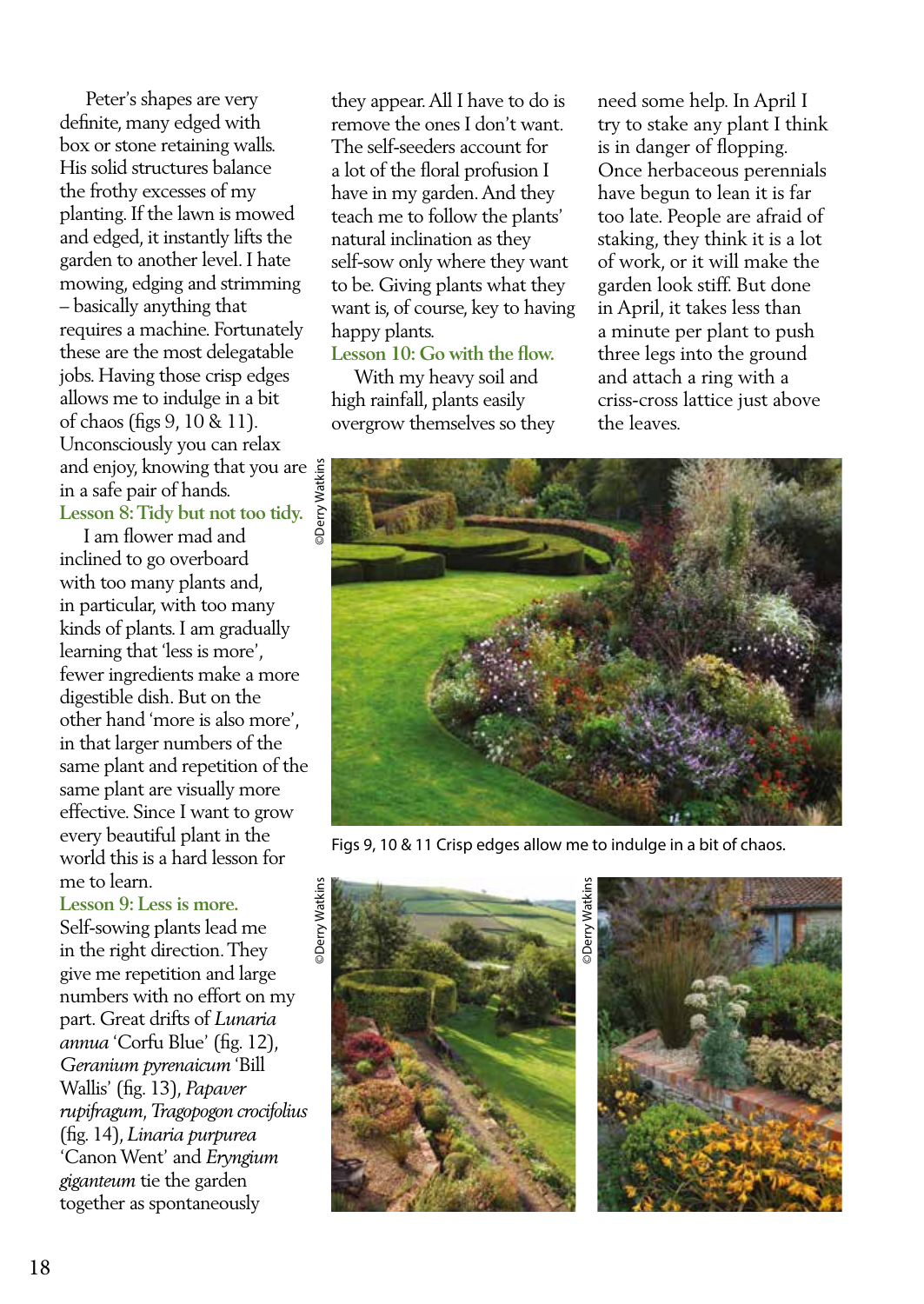

Fig. 12 *Lunaria annua* 'Corfu Blue'.



Fig. 13 *Geranium pyrenaicum* 'Bill Wallis'.



Fig. 14 *Tragopogon crocifolius.*



Fig. 15 Tall plants benefit from hazel stakes.

The lattice will hold the centre of the plant so the stems don't all lean against the edge of the ring. The whole thing will disappear in a week or two as the plant grows. When I have enough time I weave hazel structures for bigger plants to grow through (fig. 15). These look good even before the plants have covered them but they each take a good half hour of concentration. **Lesson 11: A stake in time saves nine.**

 An alternative to staking (or sometimes in addition to it with over-vigorous plants like *Perovskia*) is the Chelsea Chop. Tracy ("Scissorhands") Disabato Aust taught me to attack my herbaceous perennials viciously in May – at Chelsea time. I cut one third to a half off most of them to reduce the need for staking and to encourage a slightly later blooming. Sometimes I cut the whole plant, sometimes every other stem, sometimes I cut all the outside stems and leave the centre to bloom first. As the centre finishes I cut it out and the outer edges begin to bloom, hiding the middle. With some plants like *Campanula lactiflora*  the centre will then rebloom as the outer edge is fading. One long border is edged with *Nepeta* x *faassenii* (fig. 16), and I find that if I cut the back half off just before it blooms, no-one notices. By the time the front half is looking scruffy the back half has started to bloom and I can cut the front hard without making it look scalped. **Lesson 12: Be cruel to be kind.**

 My favourite part of gardening is putting the plants